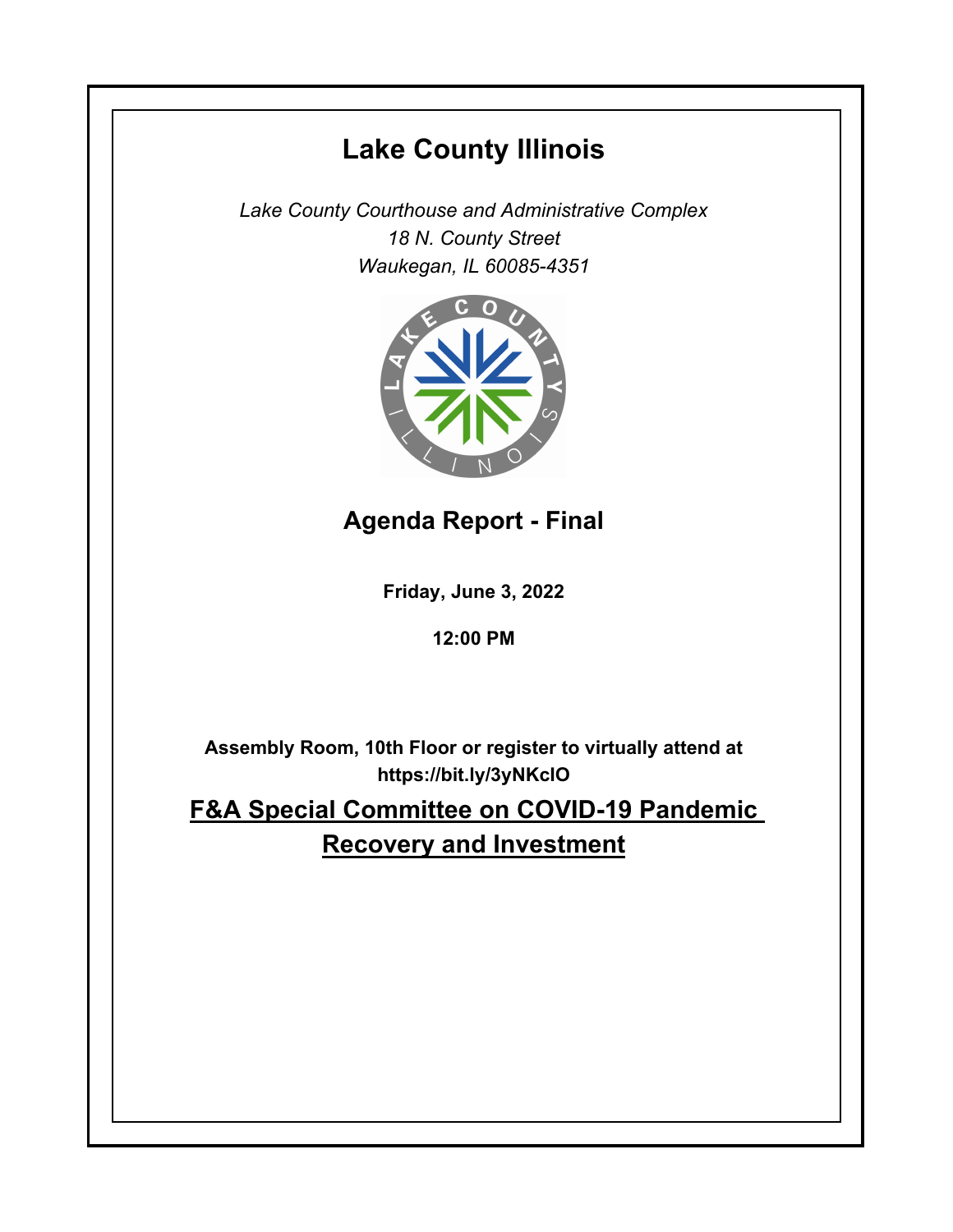**PUBLIC ATTENDANCE: The public can attend Lake County Committee and Board meetings (two options):** 

**(1) In-person attendance is on the 10th Floor of the County Administrative Tower** 

**(9th Floor, if necessary), 18 N. County Street, Waukegan, Illinois.**

**(2) Remote / virtual attendance through registration at: https://bit.ly/3yNKcIO**

**RECORDING: Meetings, to include Public Comment, will be recorded.**

**PUBLIC COMMENT: The public will be afforded time to comment on matters related to the business of the County Board. A total of 30 minutes will be permitted for Public Comment and no more than three minutes per comment. In general, Public Comment on items not on the agenda will be presented near the beginning of the meeting. Public Comment on agenda items may be presented during consideration of that item. Individuals attending in-person or remotely may present their Public Comment during the meeting. Individuals not in attendance may provide written Public Comment that must be received by 3:00 p.m. the day prior to the meeting (emailed to PublicComment@Lakecountyil.gov or delivered to the County Board Office 18 N. County Street, Waukegan, Illinois (10th floor)).** 

**Public Comment will proceed in the following order: (1) Public Comment by individuals in attendance on the 10th Floor, (2) Public Comment by individuals who registered via the link on the front page of the agenda and are attending remotely / virtually, and then (3) written comments.** 

**Individuals providing Public Comment will provide the following information:**

- **\* Meeting: F&A Special Committee (Subject line for written Public Comment)**
- **\* Name (REQUIRED)**
- **\* Topic or Agenda Item # (REQUIRED)**
- **\* Street Address, City, State (Optional)**
- **\* Phone Number (Optional)**
- **\* Organization/Agency/etc. Represented (If representing yourself, put "Self")**

**\* \* \*To view County Board Rules, click here: https://bit.ly/3idRdrV \* \* \***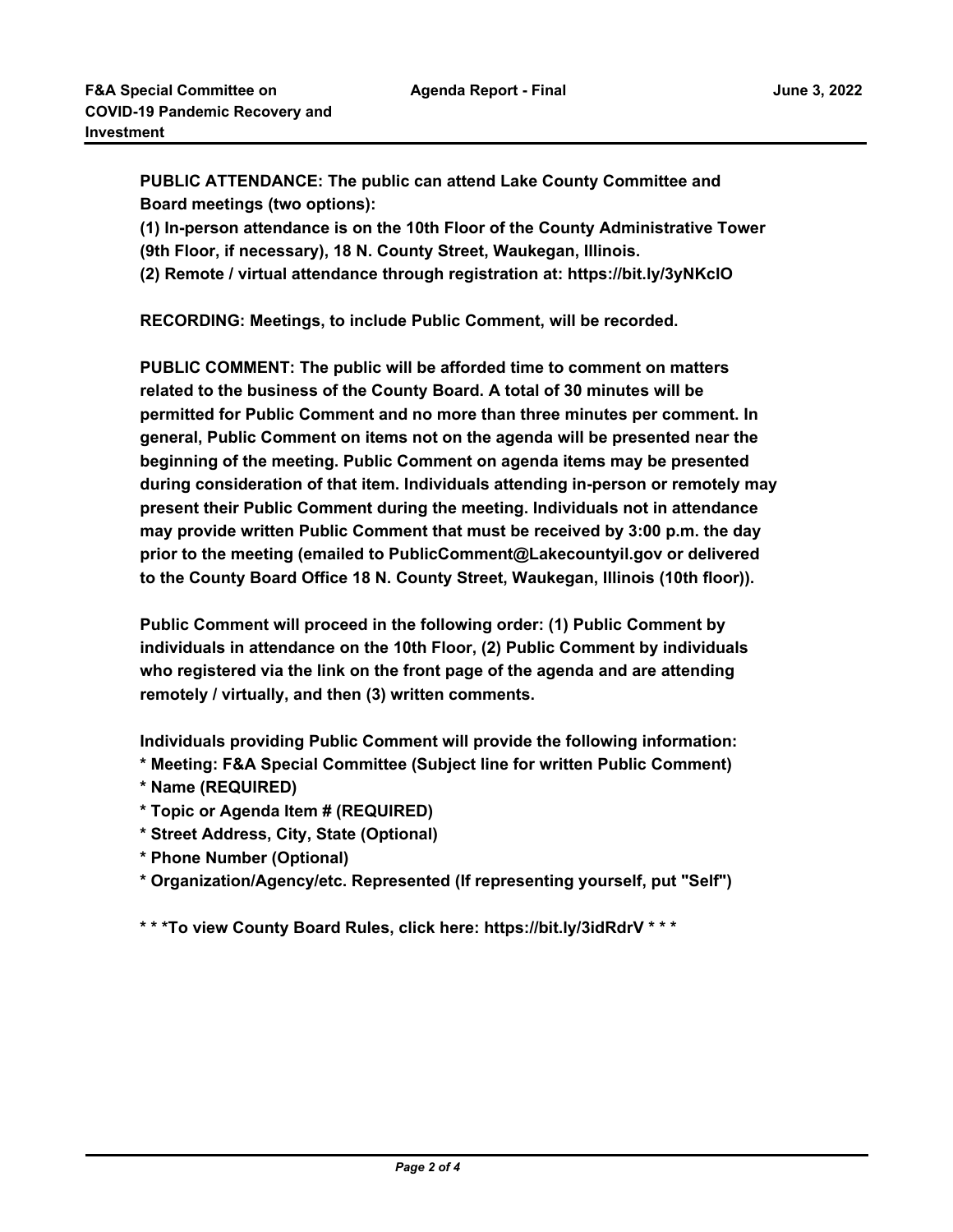- **1. Call to Order**
- **2. Pledge of Allegiance**
- **3. Roll Call of Members**
- **4. Addenda to the Agenda**
- **5. Public Comment (Items not on the agenda)**
- **6. Chair's Remarks**
- **7. Unfinished Business**
- **8. New Business**

#### **CONSENT AGENDA (Item 8.1)**

#### **\*APPROVAL OF MINUTES\***

**8.1 [22-0792](http://lakecounty.legistar.com/gateway.aspx?m=l&id=/matter.aspx?key=26578)**

Minutes from April 29, 2022.

*Attachments:* [F&A Special Committee 4.29.22 Final Minutes](http://lakecounty.legistar.com/gateway.aspx?M=F&ID=d79128e4-27db-408b-b788-c6cc3e77bea2.pdf)

#### **REGULAR AGENDA**

**8.2 [22-0835](http://lakecounty.legistar.com/gateway.aspx?m=l&id=/matter.aspx?key=26620)**

Presentation and Committee direction on recommendations for public engagement and external project requests.

### **8.3 [22-0836](http://lakecounty.legistar.com/gateway.aspx?m=l&id=/matter.aspx?key=26621)**

Presentation and discussion on current status of Lake County's Federal Emergency Rental Assistance (FERA) program and options going forward.

#### **8.4 [22-0837](http://lakecounty.legistar.com/gateway.aspx?m=l&id=/matter.aspx?key=26622)**

Committee action directing County Administration to bring forward to the Finance and Administrative (F&A) Committee a Resolution authorizing emergency appropriations of American Rescue Plan Act (ARPA) funding for the County Administrator recommended projects and programs that are endorsed by this F&A Special Committee on COVID-19 Pandemic Recovery and Investment.

- **9. County Administrator's Report**
- **10. Executive Session**
- **11. Members' Remarks**
- **12. Adjournment**